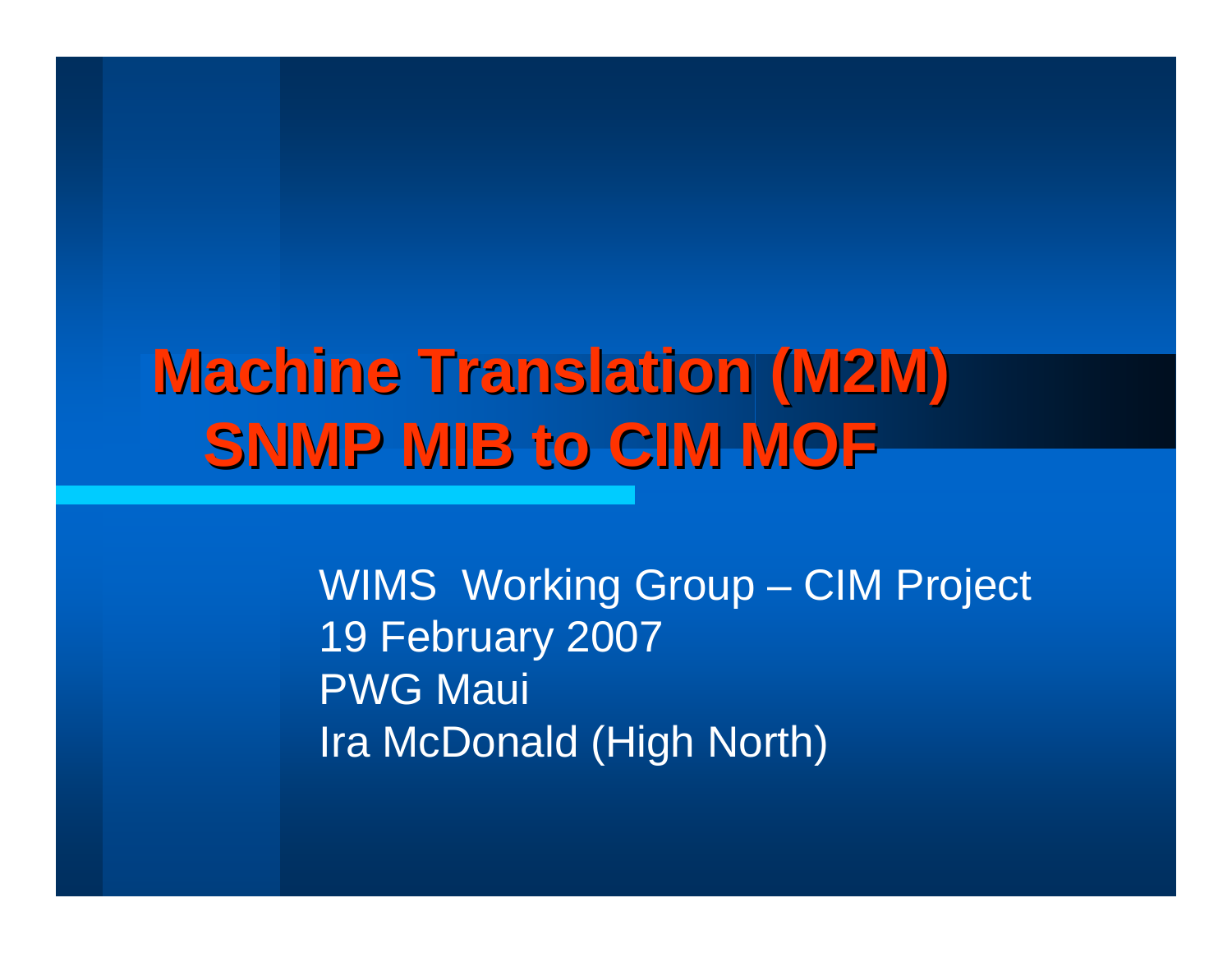

# M2M – Background

### z **DMTF/PWG Alliance**

- **Work Register for CIM Printing Refresh (May 2005)**
- z **WIMS WG CIM Refresh Project**
	- **Phase 1 Editorial Completed (January 2007)**
		- **Edit existing CIM classes Description and MappingStrings**
		- **PWG White Paper to PWG Call for Objections (June 2006)**
		- **DMTF Change Requests to CIM Core WG (June 2006)**
		- **DMTF CIM MOF Revisions to CIM v2.14 (January 2007)**
	- **Phase 2 Technical Work-In-Progress**
		- **Create new CIM classes for Printer Subunits and Alerts**
		- **IETF Printer MIB v2 over 150 SNMP MIB objects**
		- **New CIM MOF classes over 100 CIM MOF properties**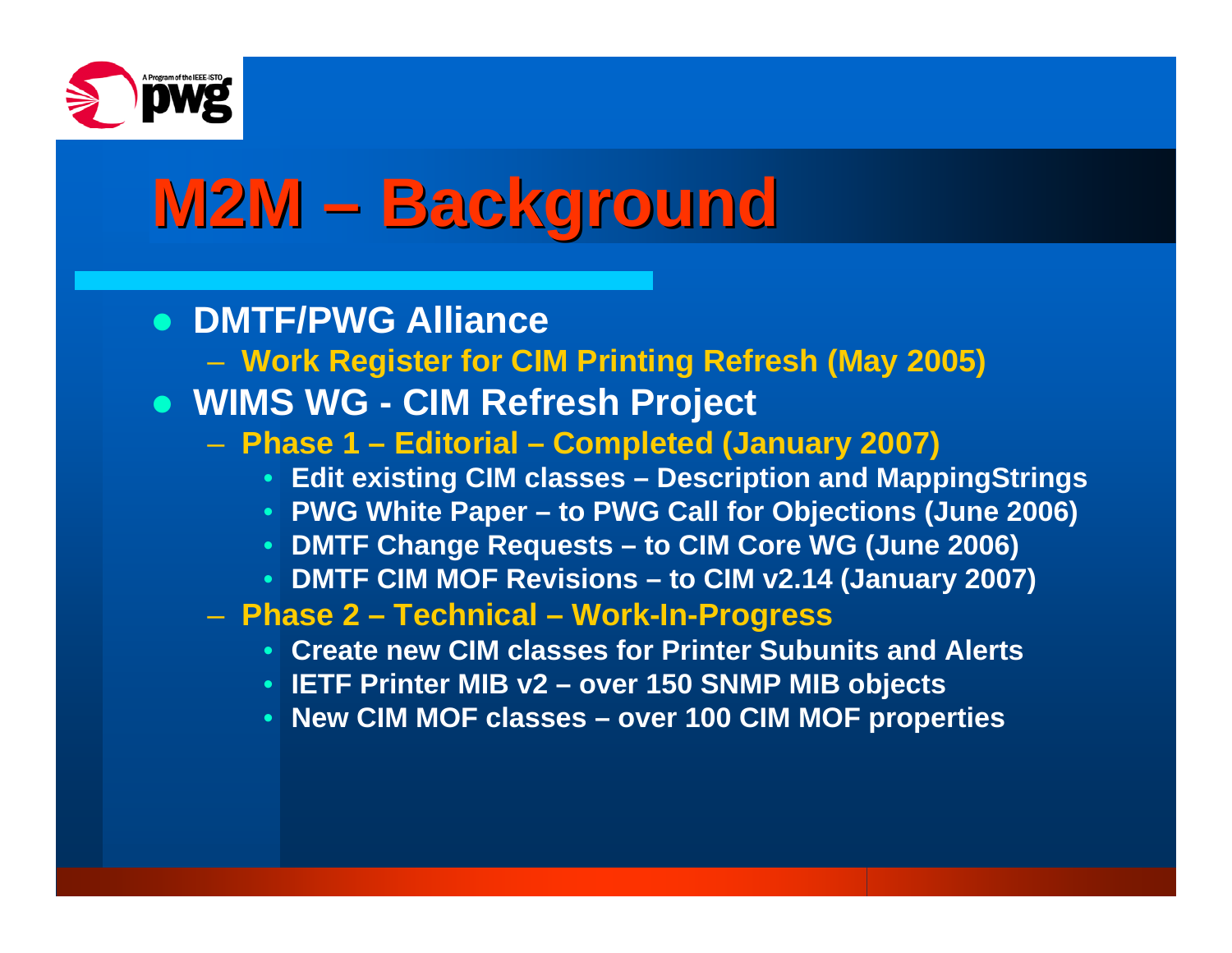

# **M2M – Rationale**

#### **• Scope of Problem**

- **6,000 lines of ASN.1 in Printer MIB v2**
- **Too big for manual cut-and-paste**
- **Order of MIB and MOF clauses is different** 
	- **Name on OBJECT-TYPE at beginning to two MOF clauses**
		- **MIB name to MappingStrings clause in middle**
		- **MIB name to MOF name at end (declaration of property)**
	- **SYNTAX clause at beginning to multiple MOF clauses**
		- **MIB enums to ValueMap and Values clauses in middle**
		- **MIB type to MOF type at end (declaration of property)**
	- **MAX-ACCESS clause in middle to MOF Write qualifier**
		- **Optional prefix to Description clause at beginning**
	- **DESCRIPTION clause in middle to MOF Description at beginning**
		- •**Fix leading/trailing quotes to MOF conventions**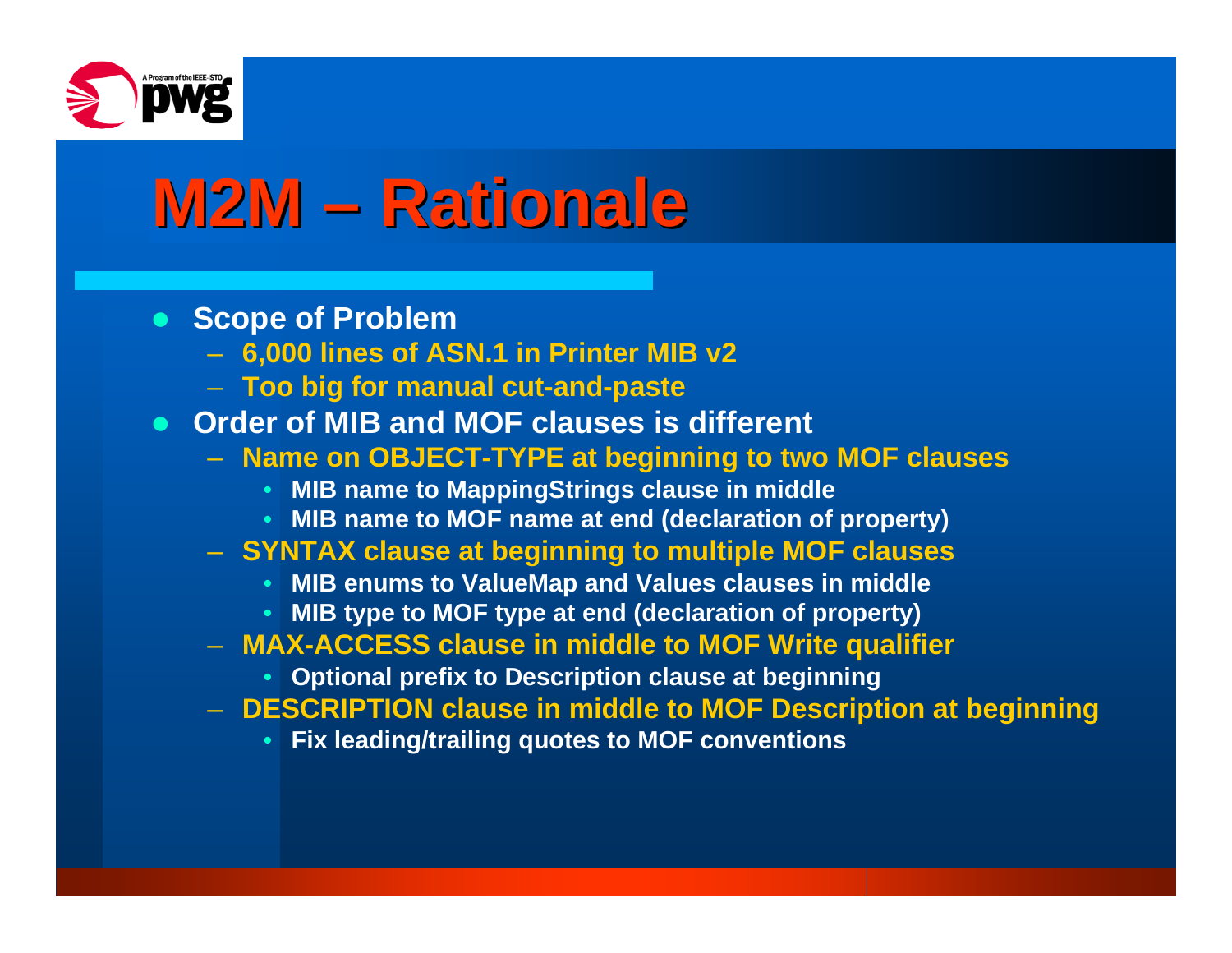

## **M2M – MIB Table to MOF Class MIB Table to MOF Class**

#### **• Name on OBJECT-TYPE macro**

- **Convert MIB prefix (e.g., "prtInput") for MOF table class**
	- **Save input prefix for deletion from property names**
- **Convert MIB suffix (i.e., "Table") for MOF table class**
	- **Save (singular) output class name for row name**
- **Output MOF table class**
	- **class CIM\_PrintInputTrays : CIM\_Collection {**
	- **Not used in WIMS-CIM (only rows and columns are used)**
- **Hand-edit Description clause of MOF table class**
	- **Cut-and-paste from MIB and then hand-edit**
- **Skip to end of OBJECT-TYPE macro** 
	- **Skip all other MIB clauses**
		- **Not used in WIMS-CIM**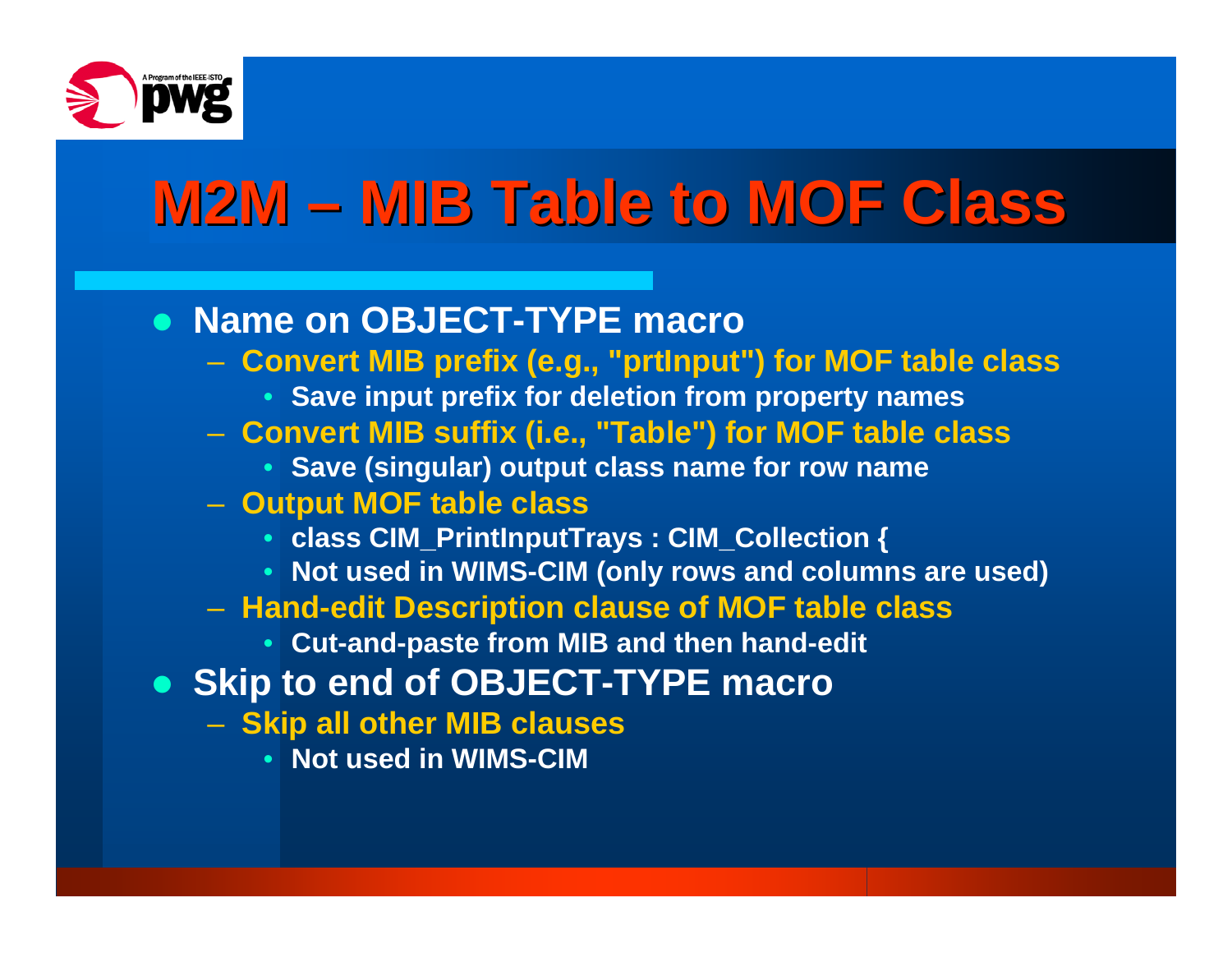

# **M2M – MIB Row to MOF Class MIB Row to MOF Class**

### **• Name on OBJECT-TYPE macro**

- **Convert MIB name (e.g., "prtInputEntry") for MOF row class**
	- **Replace with saved singular name from MOF table class**
- **Output MOF row class**
	- **class CIM\_PrintInputTray : CIM\_ManagedElement {**
- **Hand-edit Description clause of MOF row class**
	- **Cut-and-paste from MIB and then hand-edit**
- **Skip to end of OBJECT-TYPE macro** 
	- **Skip all other MIB clauses**
		- **Not used in WIMS-CIM**
- **SEQUENCE macro** 
	- **Output fixed up property names as MOF comments**
		- **// MediaName**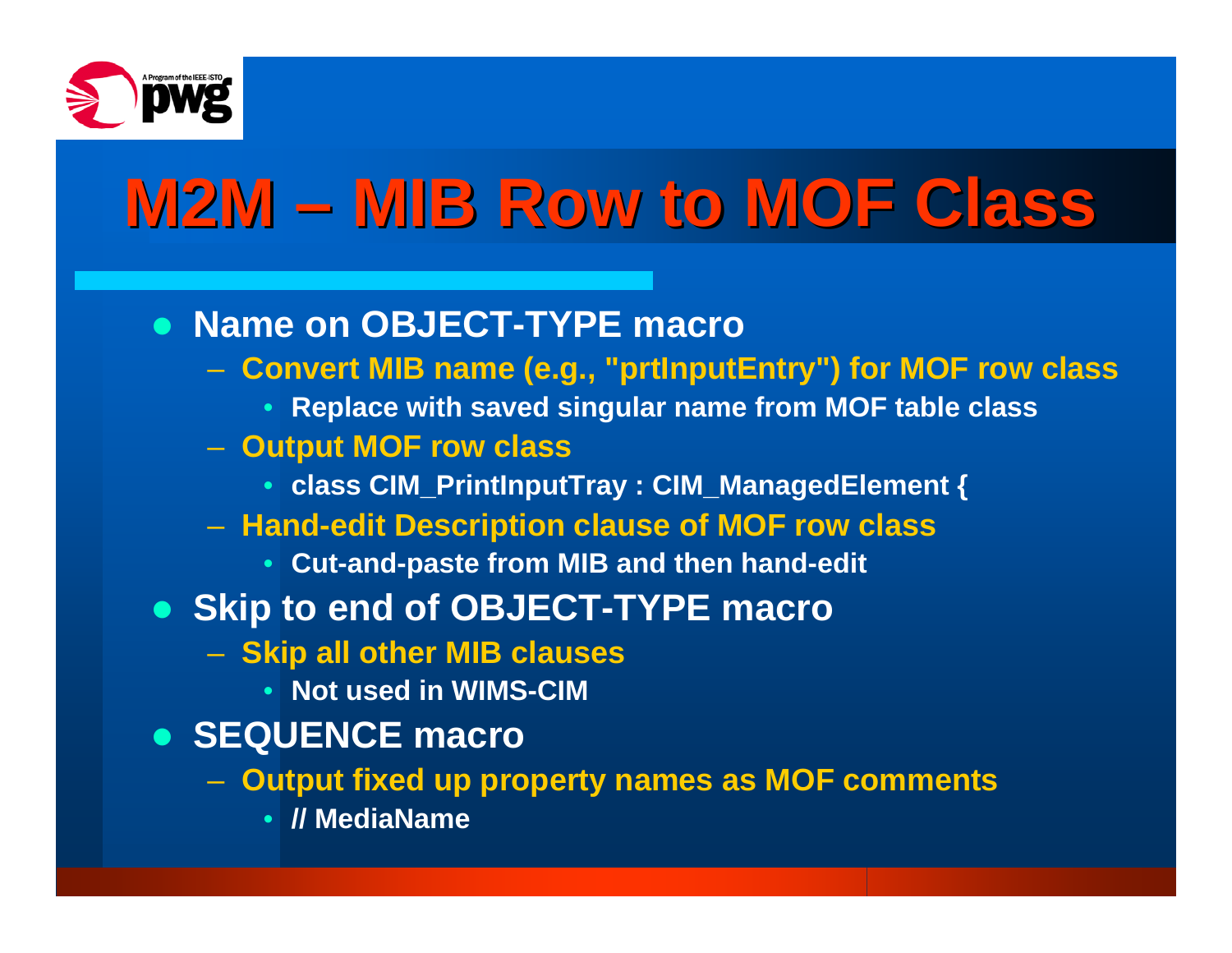

## **M2M – Column to MOF Property Column to MOF Property**

- **ASN.1 Comments in MIB** 
	- **Skip**
		- **Not used in WIMS-CIM**
- **Name on OBJECT-TYPE macro** 
	- **Delete MIB prefix (e.g., "prtInput") for MOF declaration**
		- **string MediaName;**
- z **SYNTAX**
	- **Convert MIB type (e.g., "Integer32") for MOF declaration**
		- **sint32 RemainingCapacity;**
	- **Convert MIB enums to MOF ValueMap and Values clauses**
		- **ValueMap { "1", // Other**
		- **Values {"Other", // 1**
- z **UNITS**
	- **Capitalize MIB units (e.g., "kBytes") for MOF Units clause**
		- **Not used in Printer MIB v2 or WIMS-CIM**